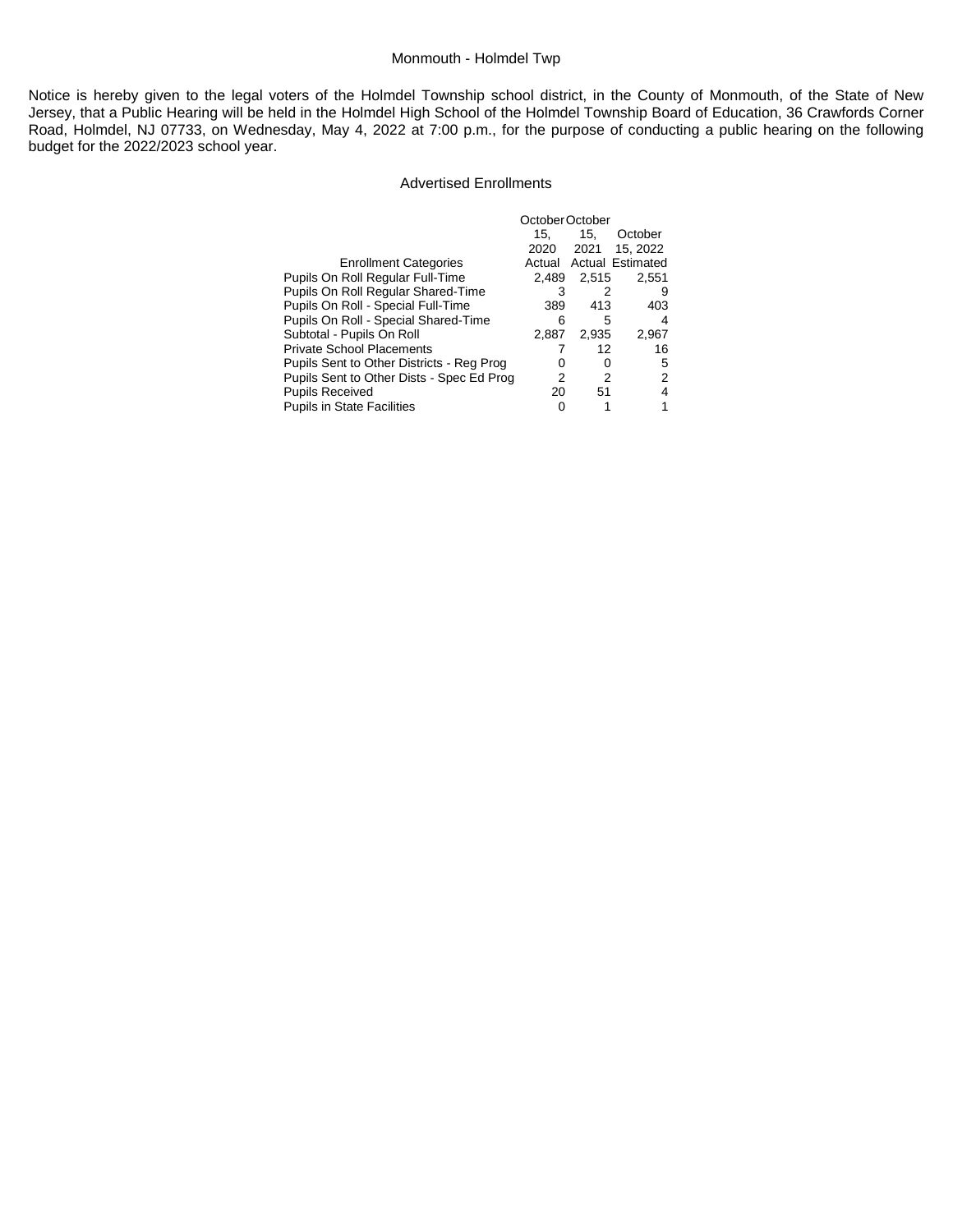### Monmouth - Holmdel Twp Advertised Revenues

| <b>Budget Category</b><br><b>Operating Budget:</b>                                                       | Account            | 2020-21 Actual 2021-22 Revised 2022-23 Proposed |                        |            |
|----------------------------------------------------------------------------------------------------------|--------------------|-------------------------------------------------|------------------------|------------|
| Revenues from Local Sources:                                                                             |                    |                                                 |                        |            |
| Local Tax Levy                                                                                           | 10-1210            | 56,773,485                                      | 56,538,485             | 56,368,485 |
| <b>Total Tuition</b>                                                                                     | 10-1300            | 282,306                                         | 0                      | 264,000    |
| <b>Unrestricted Miscellaneous Revenues</b>                                                               | 10-1XXX            | 299,125                                         | 448,000                | 184,000    |
| Interest Earned on Maintenance Reserve                                                                   | 10-1XXX            | 0                                               | 1,000                  | 1,000      |
| Interest Earned on Capital Reserve Funds                                                                 | 10-1XXX            | 0                                               | 1,000                  | 1,000      |
| <b>Total Revenues from Local Sources</b>                                                                 |                    | 57,354,916                                      | 56,988,485             | 56,818,485 |
| <b>Revenues from State Sources:</b>                                                                      |                    |                                                 |                        |            |
| <b>Categorical Transportation Aid</b>                                                                    | 10-3121            | 721,124                                         | 721,124                | 896,622    |
| Extraordinary Aid                                                                                        | 10-3131            | 1,185,505                                       | 269,058                | 269,058    |
| Categorical Special Education Aid                                                                        | 10-3132            | 1,867,125                                       | 2,501,950              | 2,960,177  |
| <b>Categorical Security Aid</b>                                                                          | 10-3177            | 139,118                                         | 139,118                | 246,662    |
| <b>Other State Aids</b>                                                                                  | $10-3XXX$          | 32,371                                          | 0                      | 0          |
| <b>Total Revenues from State Sources</b>                                                                 |                    | 3,945,243                                       | 3,631,250              | 4,372,519  |
| <b>Revenues from Federal Sources:</b>                                                                    |                    |                                                 |                        |            |
| <b>Medicaid Reimbursement</b>                                                                            | 10-4200            | 15,054                                          | 19,326                 | 25,325     |
|                                                                                                          | 10-42XX            | 42,369                                          | 0                      | 0          |
| Other Federal Grant Revenue-Passed Through State<br><b>Total Revenues from Federal Sources</b>           |                    |                                                 |                        |            |
|                                                                                                          |                    | 57,423                                          | 19,326                 | 25,325     |
| <b>Budgeted Fund Balance-Operating Budget</b>                                                            | 10-303             | 0                                               | 2,150,000              | 2,150,000  |
| Withdrawal from Capital Reserve for Excess Cost and Other Capital Projects 10-309                        |                    | 0                                               | 1,500,000              | 0          |
| <b>Adjustment for Prior Year Encumbrances</b>                                                            |                    | 0                                               | 528,868                | 0          |
| Actual Revenues (Over)/Under Expenditures                                                                |                    | 21,743                                          | 0                      | 0          |
| <b>Total Operating Budget</b>                                                                            |                    | 61,379,325                                      | 64,817,929             | 63,366,329 |
| <b>Grants and Entitlements:</b>                                                                          |                    |                                                 |                        |            |
| <b>Student Activity Fund Revenue</b>                                                                     | 20-1760            | 235,325                                         | 0                      | 0          |
| Scholarship Fund Revenue                                                                                 | 20-1770            | 100                                             | $\mathbf 0$            | 0          |
| Other Revenue from Local Sources                                                                         | 20-1XXX            | 210,854                                         | 425,349                | 0          |
| <b>Total Revenues from Local Sources</b>                                                                 | 20-1XXX            | 446,279                                         | 425,349                | 0          |
| <b>Revenues from State Sources:</b>                                                                      |                    |                                                 |                        |            |
| <b>Other Restricted Entitlements</b>                                                                     | 20-32XX            | 672,436                                         | 0                      | 0          |
| State Grants Through Intermediate Sources                                                                | 20-3700            | 0                                               | 680,864                | 578,735    |
| <b>Total Revenues from State Sources</b>                                                                 |                    | 672,436                                         | 680,864                | 578,735    |
|                                                                                                          |                    |                                                 |                        |            |
| Revenues from Federal Sources:                                                                           |                    |                                                 |                        |            |
| Title I                                                                                                  | 20-4411-4416       | 156,268                                         | 136,290                | 115,848    |
| Title II                                                                                                 | 20-4451-4455       | 28,994                                          | 32,133                 | 27,314     |
| <b>Title IV</b>                                                                                          | 20-4471-4474       | 6,898                                           | 11,731                 | 9,971      |
| <b>ARP-IDEA Preschool</b>                                                                                | 20-4409            | 0                                               | 14,928                 | 0          |
| ARP-IDEA Basic                                                                                           | 20-4419            | $\mathbf 0$                                     | 174,770                | 0          |
| IDEA Part B (Handicapped)                                                                                | 20-4420-4429       | 815,225                                         | 770,902                | 655,268    |
| <b>CARES Act Education Stabilization Fund</b><br>Superstorm Sandy-FEMA/Other Restricted Recovery Sources | 20-4530<br>20-4526 | 172,514                                         | 2,066                  | 0<br>0     |
|                                                                                                          |                    | 34,187                                          | 0                      |            |
| <b>CARES-Digital Divide Grant</b>                                                                        | 20-4531            | 53,710                                          | 0                      | 0          |
| Coronavirus Relief Fund (CRF)<br><b>CRRSA Act-ESSER II</b>                                               | 20-4532<br>20-4534 | 77,513                                          | $\mathbf 0$<br>526,771 | 0<br>0     |
|                                                                                                          | 20-4535            | 0<br>156,231                                    |                        | 0          |
| <b>CRRSA Act-Learning Acceleration Grant</b><br><b>CRRSA Act-Mental Health Grant</b>                     | 20-4536            | 0                                               | 33,806<br>45,000       | 0          |
| <b>Total Revenues from Federal Sources</b>                                                               |                    | 1,501,540                                       | 1,748,397              | 808,401    |
| Actual Revenues (Over)/Under Expenditures-Student Activity Fund                                          |                    | 32,585                                          | 0                      |            |
| Actual Revenues (Over)/Under Expenditures-Scholarship Fund                                               |                    | 5,900                                           | $\mathbf 0$            | O          |
| <b>Total Grants and Entitlements</b>                                                                     |                    | 2,658,740                                       | 2,854,610              | 1,387,136  |
| Repayment of Debt:                                                                                       |                    |                                                 |                        |            |
| Revenues from Local Sources:                                                                             |                    |                                                 |                        |            |
| Local Tax Levy                                                                                           | 40-1210            | 2,865,153                                       | 2,850,578              | 2,850,578  |
| <b>Other Miscellaneous</b>                                                                               | 40-1XXX            | 21,523                                          | 0                      |            |
| Miscellaneous                                                                                            | 40-1XXX            | 21,523                                          | 0                      | 0          |
| <b>Total Revenues from Local Sources</b>                                                                 |                    | 2,886,676                                       | 2,850,578              | 2,850,578  |
| <b>Revenues from State Sources:</b>                                                                      |                    |                                                 |                        |            |
| Debt Service Aid Type II                                                                                 | 40-3160            | 519,890                                         | 524,461                | 502,489    |
| <b>Budgeted Fund Balance</b>                                                                             | 40-303             | 0                                               | 417,296                | 406,306    |
| <b>Total Local Repayment of Debt</b>                                                                     |                    | 3,406,566                                       | 3,792,335              | 3,759,373  |
| Actual Revenues (Over)/Under Expenditures                                                                |                    | 417,019                                         | 0                      |            |
| <b>Total Repayment of Debt</b>                                                                           |                    | 3,823,585                                       | 3,792,335              | 3,759,373  |
| <b>Total Revenues/Sources</b>                                                                            |                    | 67,861,650                                      | 71,464,874             | 68,512,838 |
| <b>Total Revenues/Sources Net of Transfers</b>                                                           |                    | 67,861,650                                      | 71,464,874             | 68,512,838 |
|                                                                                                          |                    |                                                 |                        |            |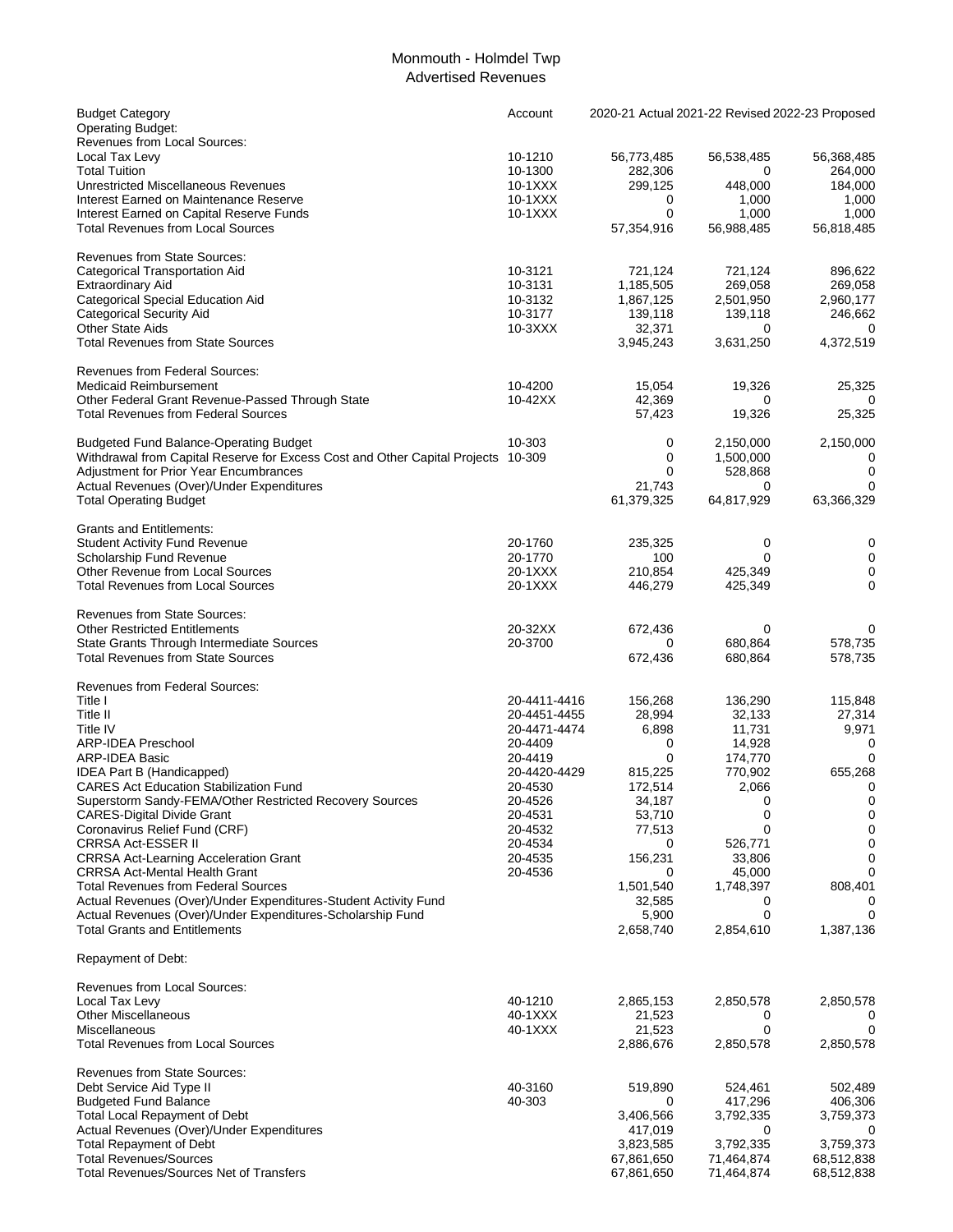# Monmouth - Holmdel Twp Advertised Appropriations

| <b>Budget Category</b>                                                             | Account        | 2020-21 Actual 2021-22 Revised 2022-23 Proposed |                     |                   |
|------------------------------------------------------------------------------------|----------------|-------------------------------------------------|---------------------|-------------------|
| <b>General Current Expense:</b>                                                    |                |                                                 |                     |                   |
| Instruction:                                                                       |                |                                                 |                     |                   |
| <b>Regular Programs-Instruction</b>                                                | 11-1XX-100-XXX | 18,351,792                                      | 19,013,252          | 19,351,052        |
| Special Education-Instruction                                                      | 11-2XX-100-XXX | 6,270,735                                       | 6,404,020           | 6,789,798         |
| Basic Skills/Remedial-Instruction                                                  | 11-230-100-XXX | 757,213                                         | 758,657             | 768,358           |
| <b>Bilingual Education-Instruction</b>                                             | 11-240-100-XXX | 146,260                                         | 146,129             | 149,039           |
| School-Sponsored Cocurricular or Extracurricular Activities-Instruction            | 11-401-100-XXX | 195,916                                         | 260,891             | 263,321           |
| School-Sponsored Athletics-Instruction<br><b>Support Services:</b>                 | 11-402-100-XXX | 636,398                                         | 696,333             | 707,963           |
| Undistributed Expenditures-Instruction (Tuition)                                   | 11-000-100-XXX | 1,059,033                                       | 1,413,025           | 1,523,736         |
| Undistributed Expenditures-Attendance and Social Work                              | 11-000-211-XXX | 0                                               | 0                   | 178,775           |
| Undistributed Expenditures-Health Services                                         | 11-000-213-XXX | 555,259                                         | 707,941             | 596,776           |
| Undistributed Expenditures-Speech, OT, PT and Related Services                     | 11-000-216-XXX | 1,244,920                                       | 1,254,073           | 1,262,905         |
| Undistributed Expenditures-Other Support Services, Students-Extraordinary Services | 11-000-217-XXX | 1,119,569                                       | 1,116,819           | 1,035,072         |
| Undistributed Expenditures-Guidance                                                | 11-000-218-XXX | 1,348,834                                       | 1,354,647           | 1,369,935         |
| Undistributed Expenditures-Child Study Teams                                       | 11-000-219-XXX | 1,403,550                                       | 1,344,579           | 1,308,390         |
| Undistributed Expenditures-Improvement of Instruction Services                     | 11-000-221-XXX | 1,290,909                                       | 1,368,259           | 1,330,233         |
| Undistributed Expenditures-Education Media Services/Library                        | 11-000-222-XXX | 913,922                                         | 922,586             | 961,460           |
| Undistributed Expenditures-Instructional Staff Training Services                   | 11-000-223-XXX | 136,144                                         | 156,604             | 79,900            |
| Undistributed Expenditures-Support Services-General Administration                 | 11-000-230-XXX | 619,164                                         | 706,756             | 686,436           |
| Undistributed Expenditures-Support Services-School Administration                  | 11-000-240-XXX | 1,710,533                                       | 1,746,031           | 1,804,463         |
| <b>Undistributed Expenditures-Central Services</b>                                 | 11-000-251-XXX | 905,592                                         | 958,944             | 982,607           |
| Undistributed Expenditures-Administrative InformationTechnology                    | 11-000-252-XXX | 67,516                                          | 68,164              | 69,764            |
| Undistributed Expenditures-Operation and Maintenance of Plant Services             | 11-000-26X-XXX | 7,032,670                                       | 7,338,499           | 6,704,102         |
| Undistributed Expenditures-Student Transportation Services                         | 11-000-270-XXX | 2,860,779                                       | 3,225,575           | 3,372,084         |
| Personal Services-Employee Benefits                                                | 11-XXX-XXX-2XX | 11,083,312                                      | 11,930,630          | 11,491,041        |
| <b>Total Undistributed Expenditures</b><br>Interest Earned on Maintenance Reserve  | 10-606         | 33,351,706<br>0                                 | 35,613,132<br>1,000 | 34,757,679        |
| Increase In Maintenance Reserve                                                    | 10-606         | 100.000                                         | 0                   | 1,000<br>$\Omega$ |
| <b>Total General Current Expense</b>                                               |                | 59,810,020                                      | 62,893,414          | 62,788,210        |
|                                                                                    |                |                                                 |                     |                   |
| Capital Expenditures:                                                              |                |                                                 |                     |                   |
| Equipment                                                                          | 12-XXX-XXX-730 | 57,790                                          | 50,000              | 48,604            |
| <b>Facilities Acquisition and Construction Services</b>                            | 12-000-400-XXX | 511,515                                         | 1,873,515           | 528,515           |
| Increase In Capital Reserve                                                        | 10-604         | 1,000,000<br>0                                  | 0                   | 0                 |
| Interest Deposit to Capital Reserve<br><b>Total Capital Outlay</b>                 | 10-604         | 1,569,305                                       | 1,000<br>1,924,515  | 1,000<br>578,119  |
| General Fund Grand Total                                                           |                | 61,379,325                                      | 64,817,929          | 63,366,329        |
|                                                                                    |                |                                                 |                     |                   |
| Special Grants and Entitlements:<br><b>Local Projects</b>                          | 20-XXX-XXX-XXX | 210,854                                         | 425,349             | 0                 |
| <b>Student Activity Fund</b>                                                       | 20-475-XXX-XXX | 267,910                                         | 0                   | 0                 |
| Scholarship Fund                                                                   | 20-476-XXX-XXX | 6,000                                           | 0                   | 0                 |
| Other State Projects:                                                              |                |                                                 |                     |                   |
| Nonpublic Textbooks                                                                | 20-XXX-XXX-XXX | 75,391                                          | 70,343              | 59,792            |
| Nonpublic Auxiliary Services                                                       | 20-XXX-XXX-XXX | 91,043                                          | 71,699              | 60,944            |
| Nonpublic Handicapped Services                                                     | 20-XXX-XXX-XXX | 168,020                                         | 149,790             | 127,322           |
| <b>Nonpublic Nursing Services</b>                                                  | 20-XXX-XXX-XXX | 121,338                                         | 132,608             | 112,717           |
| Nonpublic Technology Initiative                                                    | 20-XXX-XXX-XXX | 0                                               | 49,224              | 41,840            |
| Nonpublic Security Aid                                                             | 20-XXX-XXX-XXX | 216,644                                         | 207,200             | 176,120           |
| <b>Total Other State Projects</b>                                                  |                | 672,436                                         | 680,864             | 578,735           |
| <b>Total State Projects</b>                                                        | 20-XXX-XXX-XXX | 672,436                                         | 680,864             | 578,735           |
| Federal Projects:                                                                  |                |                                                 |                     |                   |
| Title I                                                                            | 20-XXX-XXX-XXX | 156,268                                         | 136,290             | 115,848           |
| Title II                                                                           | 20-XXX-XXX-XXX | 28,994                                          | 32,133              | 27,314            |
| Title IV                                                                           | 20-XXX-XXX-XXX | 6,898                                           | 11,731              | 9,971             |
| IDEA Part B (Handicapped)                                                          | 20-XXX-XXX-XXX | 815,225                                         | 770,902             | 655,268           |
| ARP-IDEA Basic Grant Program                                                       | 20-223-XXX-XXX | 0                                               | 174,770             | 0                 |
| ARP-IDEA Preschool Grant Program                                                   | 20-224-XXX-XXX | 0                                               | 14,928              | 0                 |
| <b>CARES Act Education Stabilization Fund</b>                                      | 20-477-XXX-XXX | 172,514                                         | 2,066               | 0                 |
| Other                                                                              | 20-XXX-XXX-XXX | 34,187                                          | 0                   | 0                 |
| Bridging the Digital Divide Program                                                | 20-478-XXX-XXX | 53,710                                          | 0                   | 0                 |
| Coronavirus Relief Fund (CRF) Grant Program                                        | 20-479-XXX-XXX | 77,513                                          | 0                   | 0                 |
| CRRSA Act-ESSER II Grant Program                                                   | 20-483-xxx-xxx | 0                                               | 526,771             | 0                 |
| <b>CRRSA Act-Learning Acceleration Grant Program</b>                               | 20-484-xxx-xxx | 156,231                                         | 33,806              |                   |
| CRRSA Act-Mental Health Grant Program                                              | 20-485-xxx-xxx | 0                                               | 45,000              | 0                 |
| <b>Total Federal Projects</b>                                                      | 20-XXX-XXX-XXX | 1,501,540                                       | 1,748,397           | 808,401           |
| <b>Total Special Revenue Funds</b>                                                 |                | 2,658,740                                       | 2,854,610           | 1,387,136         |
| Repayment of Debt:<br><b>Total Regular Debt Service</b>                            | 40-701-510-XXX | 3,823,585                                       | 3,792,335           | 3,759,373         |
| <b>Total Debt Service Funds</b>                                                    |                | 3,823,585                                       | 3,792,335           | 3,759,373         |
| <b>Total Expenditures/Appropriations</b>                                           |                | 67,861,650                                      | 71,464,874          | 68,512,838        |
| <b>Total Expenditures Net of Transfers</b>                                         |                | 67,861,650                                      | 71,464,874          | 68,512,838        |
|                                                                                    |                |                                                 |                     |                   |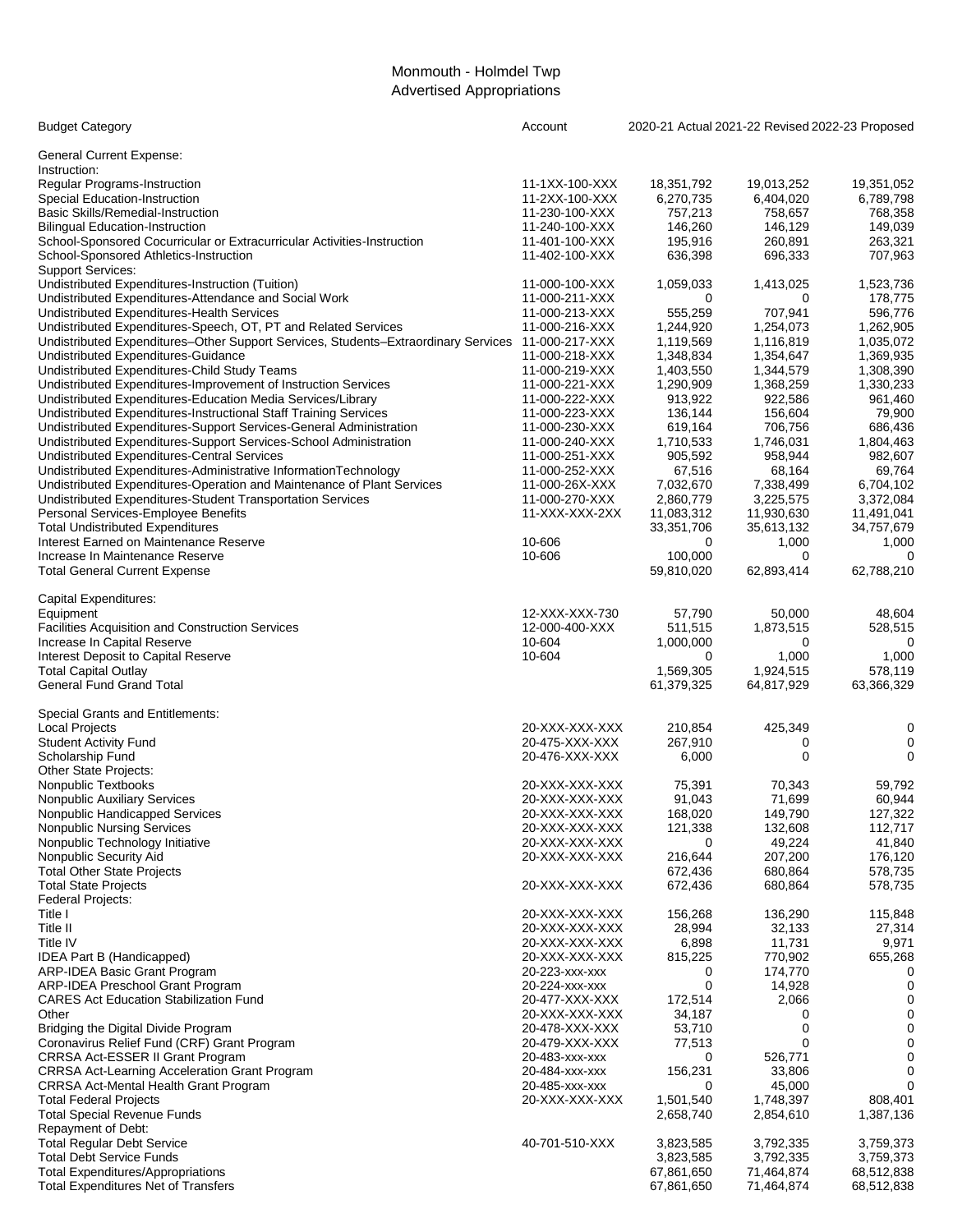### Monmouth - Holmdel Twp Advertised Recapitulation of Balances

|                                                                     | Audited                                     | Audited | Estimated      | Estimated                               |
|---------------------------------------------------------------------|---------------------------------------------|---------|----------------|-----------------------------------------|
|                                                                     | Balance                                     | Balance | <b>Balance</b> | Balance                                 |
| <b>Budget Category</b>                                              | 06-30-2020 06-30-2021 06-30-2022 06-30-2023 |         |                |                                         |
| Unrestricted:                                                       |                                             |         |                |                                         |
| (General Operating Budget)                                          |                                             |         |                | 3,756,526 4,563,119 4,721,562 2,571,562 |
| (Repayment of Debt)                                                 | 1,118,069                                   | 701,050 | 406,306        |                                         |
| <b>Restricted for Specific Purposes:</b>                            |                                             |         |                |                                         |
| (General Operating Budget)                                          |                                             |         |                |                                         |
| --Capital Reserve                                                   |                                             |         |                | 2,500,000 3,500,000 2,001,000 2,002,000 |
| --Adult Education Programs                                          | $\Omega$                                    | 0       | $\mathbf{0}$   | $^{(1)}$                                |
| --Maintenance Reserve                                               |                                             |         |                | 2,388,313 2,488,313 2,489,313 2,490,313 |
| --Legal Reserve                                                     |                                             | 0       |                |                                         |
| --Unemployment Fund                                                 | 127.441                                     | 169,810 | 169,810        | 169,810                                 |
| --Tuition Reserve                                                   |                                             |         |                | O                                       |
| --Current Expense Emergency Reserve                                 |                                             |         |                | O                                       |
| -- Impact Aid Reserve for General Expenses (Sections 8002 and 8003) |                                             |         |                | 0                                       |
| -- Impact Aid Reserve for Capital Expenses (Sections 8007 and 8008) |                                             | ∩       | U              | 0                                       |
| (Special Revenue Fund)                                              |                                             |         |                |                                         |
| --Student Activity Fund                                             | 222,228                                     | 189,643 | 189,643        | 189,643                                 |
| --Scholarship Fund                                                  | 35,366                                      | 29,466  | 29,466         | 29,466                                  |
| (Repayment of Debt)                                                 |                                             |         |                |                                         |
| --Restricted for Repayment of Debt                                  | 0                                           | 0       |                | O                                       |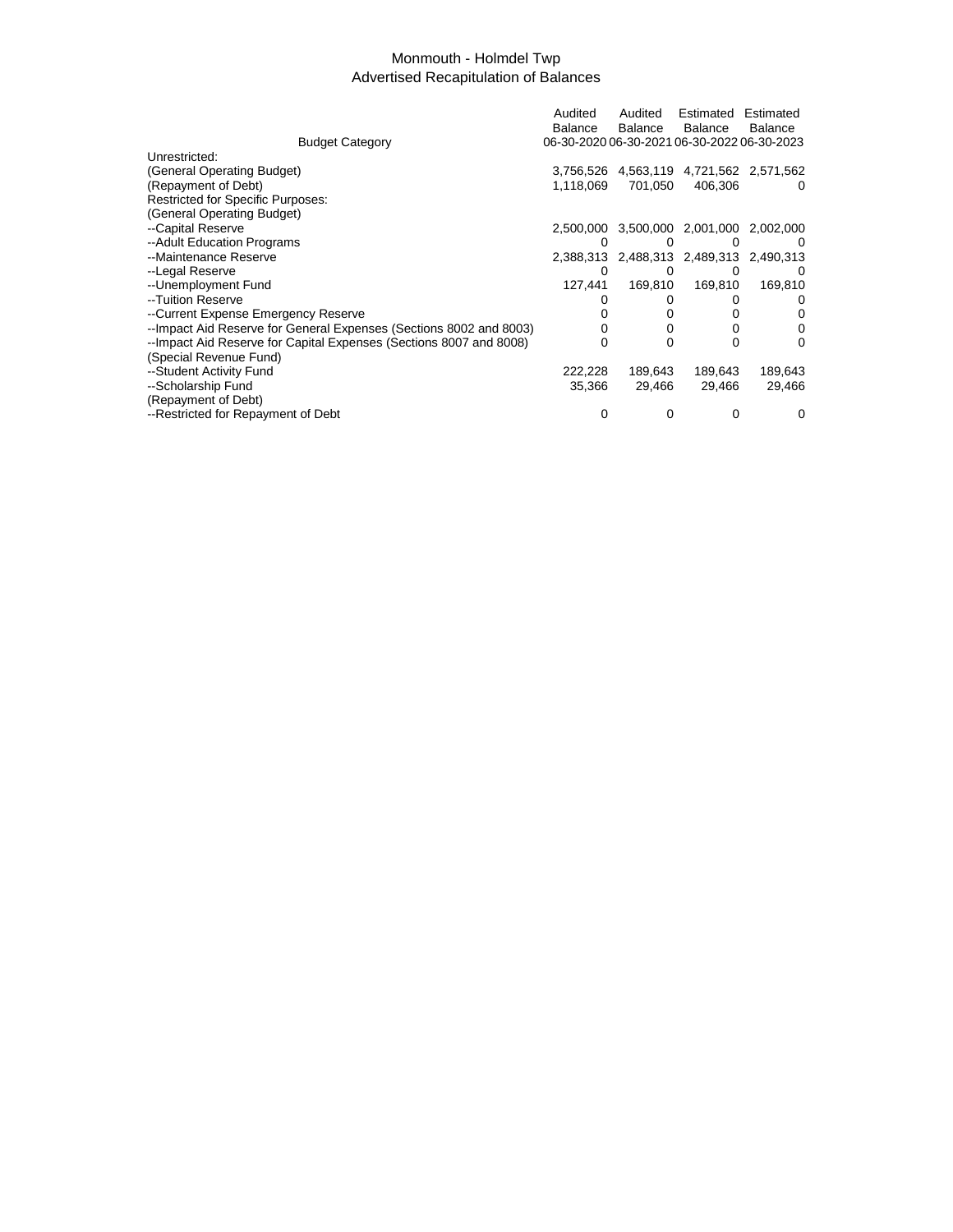### Monmouth - Holmdel Twp Advertised Per Pupil Cost Calculations

|                                                  | 2019-20 2020-21 2021-22 2021-22 2022-23 |         |                     |                             |                                  |
|--------------------------------------------------|-----------------------------------------|---------|---------------------|-----------------------------|----------------------------------|
|                                                  | Actual                                  |         |                     |                             | Actual Original Revised Proposed |
| Per Pupil Cost Calculations                      | Costs                                   |         | Costs Budget Budget |                             | Budget                           |
| Total Budgetary Comparative Per Pupil Cost       | \$17,725 \$19,370 \$19,407 \$19,872     |         |                     |                             | \$19,555                         |
| Total Classroom Instruction                      | \$10,378 \$11,293 \$11,317 \$11,535     |         |                     |                             | \$11.607                         |
| Classroom-Salaries and Benefits                  | \$10,044 \$10,934 \$10,798 \$10,966     |         |                     |                             | \$11,034                         |
| Classroom-General Supplies and Textbooks         | \$280                                   | \$322   | \$456               | \$503                       | \$511                            |
| <b>Classroom-Purchased Services</b>              | \$54                                    | \$38    | \$64                | \$65                        | \$62                             |
| <b>Total Support Services</b>                    | \$3.306                                 | \$3.491 | \$3.499             | \$3.554                     | \$3,444                          |
| Support Services-Salaries and Benefits           | \$3.082                                 | \$3.187 | \$3,160             | \$3.209                     | \$3,133                          |
| <b>Total Administrative Costs</b>                | \$1.393                                 | \$1.431 | \$1.465             | \$1.492                     | \$1,491                          |
| <b>Administration Salaries and Benefits</b>      | \$1.241                                 | \$1.278 | \$1.288             | \$1,308                     | \$1.315                          |
| Total Operations and Maintenance of Plant        | \$2.302                                 | \$2.796 | \$2.729             | \$2.883                     | \$2,604                          |
| Operations and Maintenance-Salaries and Benefits | \$1.371                                 | \$1.593 | \$1,604             | \$1.629                     | \$1.520                          |
| <b>Board Contribution to Food Services</b>       | \$0                                     | \$0     | \$0                 | \$0                         | \$0                              |
| <b>Total Extracurricular Costs</b>               | \$338                                   | \$352   | \$389               | \$400                       | \$400                            |
| <b>Total Equipment Costs</b>                     | \$31                                    | \$20    | \$17                | \$17                        | \$16                             |
| <b>Legal Costs</b>                               | \$58                                    | \$44    | \$49                | \$54                        | \$49                             |
| Employee Benefits as a percentage of salaries*   |                                         |         |                     | 33.28% 28.59% 30.27% 30.39% | 28.80%                           |

\*Does not include pension and social security paid by the State on-behalf of the district.

\*\* Federal and State funds in the blended resource school-based budgets.

The information presented in columns 1 through 3 as well as the related descriptions of the per pupil cost calculations are contained in the Taxpayers Guide to Education Spending and can be found on the Department of Education website: http://www.state.nj.us/education/guide/. This publication is also available in the board office and public libraries. The same calculations were performed using the 2021-22 revised appropriations and the 2022-23 budgeted appropriations presented in this advertised budget. Total Budgetary Comparative Per Pupil Cost is defined as current expense exclusive of tuition expenditures, transportation, residential costs, and judgments against the school district. For all years it also includes the restricted entitlement aids. With the exception of Total Equipment Cost, each of the other per pupil cost calculations presented is a component of the total comparative per pupil cost, although all components are not shown.